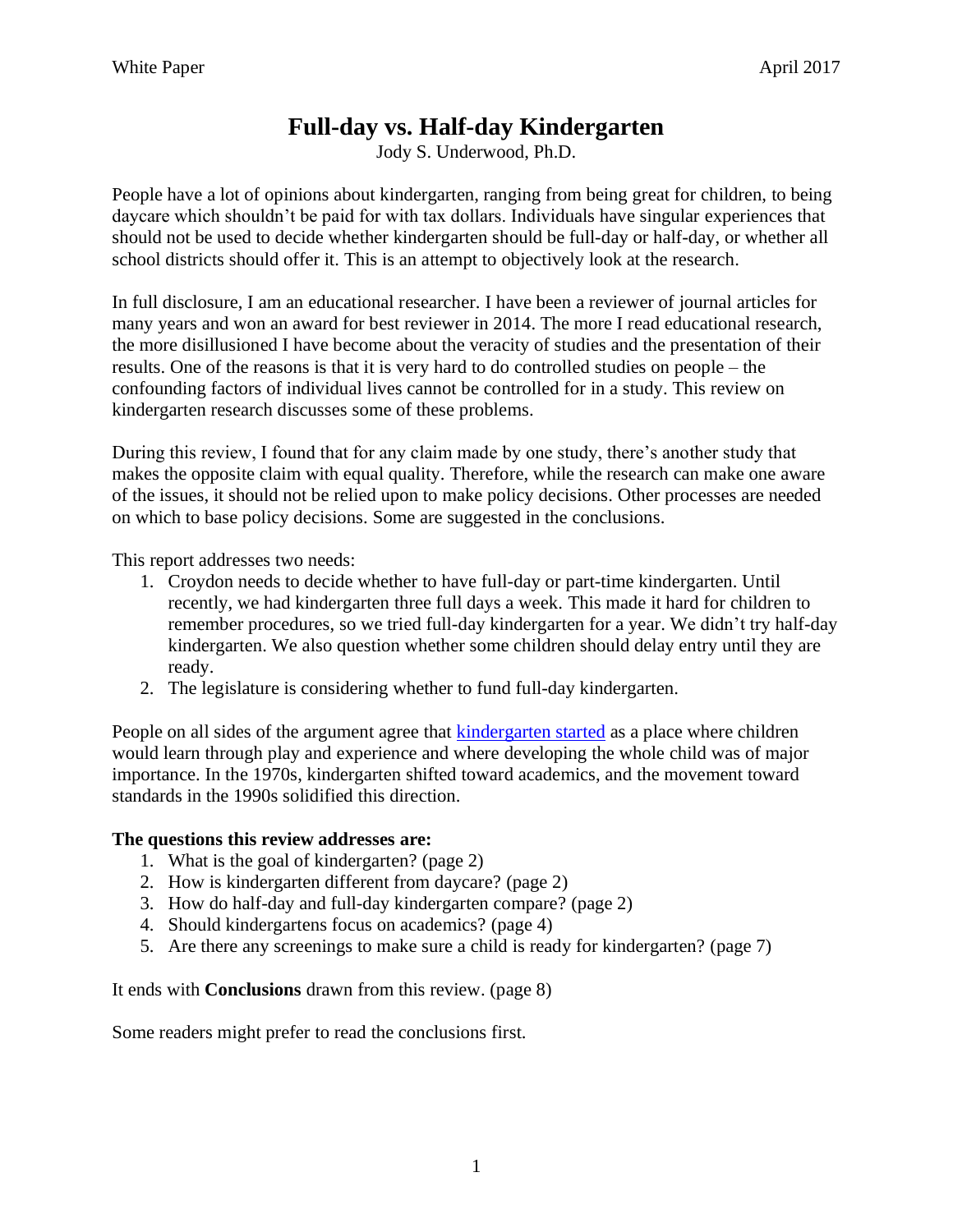## **1. What is the goal of kindergarten?**

There is no consensus about what kindergarten is for. Some argue that the goal of kindergarten is to prepare children for first grade. Some people think that children will learn the same skills at home if they don't attend kindergarten. Some people use kindergarten as daycare. In fact, the Governor is proposing this as one of the reasons for offering full-day, every-day kindergarten – for the benefit of employers, in an attempt to attract more businesses to the state.

Goals need to be defined by each school district, since the needs and desires may be different everywhere.

### **2. How is kindergarten different from daycare?**

This is an important question because taxpayers do not pay for daycare prior to kindergarten. One of the reasons Governor Sununu wants full-day kindergarten is to attract businesses to New Hampshire. Businesses would be interested in full-day kindergarten so workers don't have to worry about daycare for a single year for each of their children. Since businesses will be the ones benefiting from it, shouldn't they pay for it? It is not equitable to add to the tax burden of people on fixed incomes to support businesses or people who are out earning money. On top of that, requiring full-day kindergarten will reduce the number of private daycare and kindergarten businesses.

That said, let's look at the actual differences. The vast majority of *daycare centers* provide playbased learning environments. Some of them follow curricula, such as High Scope, and their teachers are often certified.

*Kindergarten* runs the gamut from play-based learning to teacher-directed learning, the latter of which limits the play that young children experience.

If kindergarten is play-based, it is not much different from daycare. If it is academically-based, it is not clear what sets it apart from first grade.

#### **3. How do half-day and full-day kindergarten compare?**

The studies are mixed. Many studies in the 1980s compared half-day and full-day kindergarten, and most of them [fell short in terms of scientific rigor](http://www.jstor.org/stable/10.1086/498994) with small sample sizes, unmatched samples, unique populations, a limited range of controls, a paucity of longitudinal designs, and inappropriate analysis methods. They focused on academic outcomes and not growth, and very few explored social and behavioral outcomes or parent and teacher attitudes. In addition, the results of these studies often contradicted one another.

When evaluating study results, it is important to consider confounding factors, which none of these studies did. For example, full-day kindergarten may have shown better performance in later grades because of self-selection, where parents chose to send academically-oriented children to full-day kindergarten.

The following study had a large population sample, but did not look at any data beyond the two years that Canadian children spend in kindergarten, which they start at four years old. The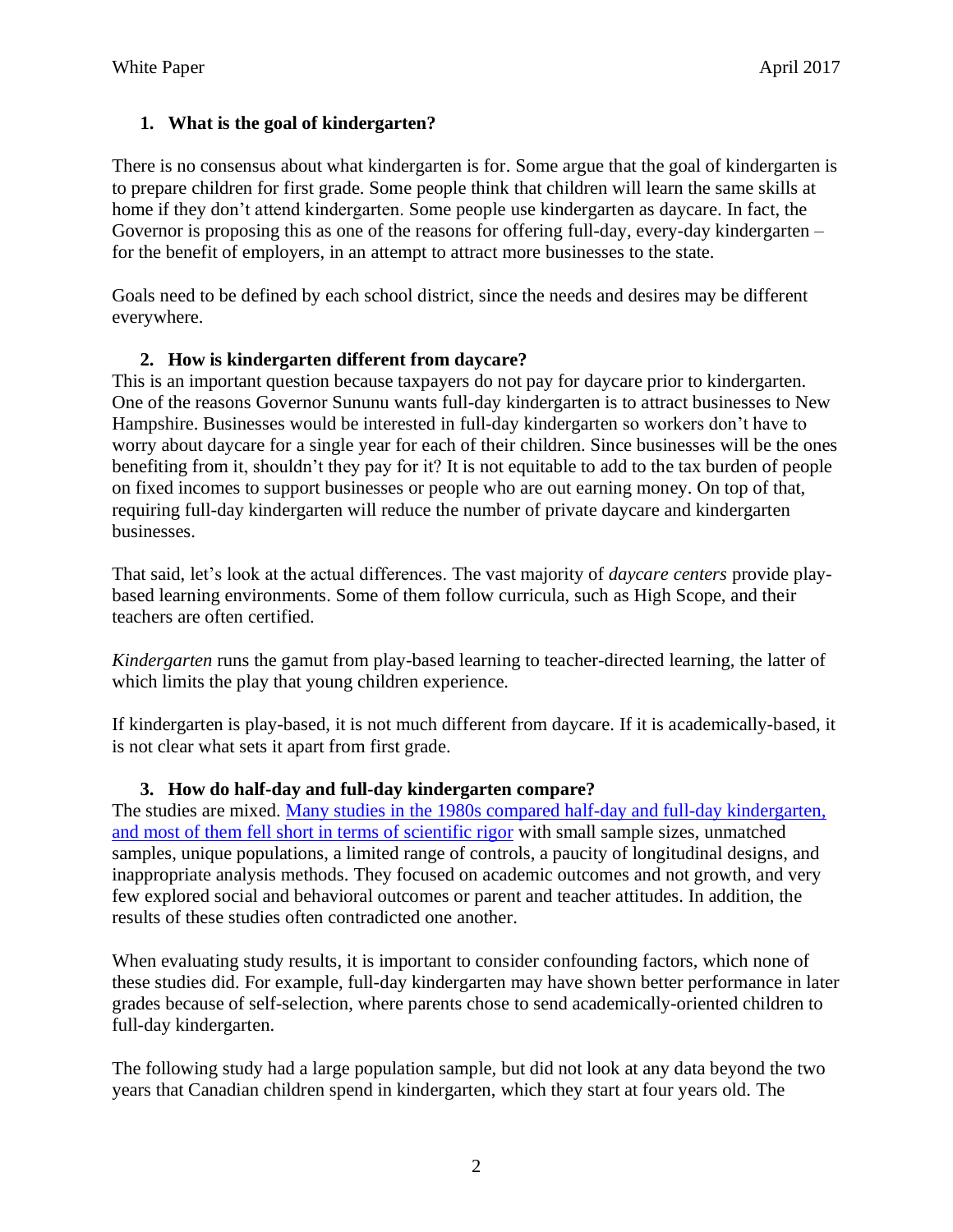available report recognized the value of doing a longitudinal study, but there has not been any progress in that area.

In 2010, [Ontario, Canada, funded full-day kindergarten to the tune of \\$1.5B and tracked](http://www.macleans.ca/general/why-full-day-kindergarten-is-failing-our-children/)  [children over a two-year period.](http://www.macleans.ca/general/why-full-day-kindergarten-is-failing-our-children/) The educator teams used play-based learning and inquiry because they are more responsive to the needs of younger children. One reason parents support it is so they can sustain a job. Studies found that **children marked by low income and/or poor test scores showed improvement in some categories** after participating in full-day kindergarten. However, **some children appear to have done worse with full-day kindergarten**. The biggest failings were in the categories of emotional maturity, communication skills and general knowledge, which is attributed to removing them from familial care too early.

This is a troubling result. The following 2006 study claimed to have a better design than the earlier 1980s studies.

Using a nationally representative sample of 8,455 kindergartners and 504 U.S. public schools, [students were tracked from the beginning to the end of kindergarten.](http://www.jstor.org/stable/10.1086/498994)

This study did not focus on long term effects, something the authors cited as being critical to understanding how kindergarten affects children. However, since their population sample is large, it is worth exploring.

The authors claim that children who attend schools that offer full-day programs learn more in literacy and mathematics in that year than their half-day counterparts. However, **the data they present do not tell that story**. The differences in scores from fall to spring for math and literacy look almost identical, as is highlighted in Table 1 (table 2 in the article).

|                                      | <b>Half-Day</b>      | <b>Full-Day</b>      |
|--------------------------------------|----------------------|----------------------|
|                                      | Kindergarten         | Kindergarten         |
|                                      | (standard deviation) | (standard deviation) |
| Unweighted sample size               | 3,855                | 4,600                |
| <b>Weighted percentages</b>          | 44.3                 | 55.7                 |
| <b>Average SES</b>                   | $.14***$             | .13                  |
|                                      | (.72)                | (.75)                |
| Average age (months)                 | 66.0                 | 66.6***              |
|                                      | $(4.3)*$             | (4.2)                |
| <b>Average fall math score</b>       | $20.2***$            | <b>19.0</b>          |
|                                      | $(7.1)$ **           | (6.8)                |
| <b>Average spring math score</b>     | $28.0*$              | 27.6                 |
|                                      | (8.4)                | (8.5)                |
| <b>Average fall literacy score</b>   | $22.3***$            | 21.6                 |
|                                      | $(8.3)$ **           | (7.7)                |
| <b>Average spring literacy score</b> | 31.8                 | 32.0                 |
|                                      | (9.8)                | (9.9)                |
| Average days between testing         | 185                  | $187**$              |
|                                      | $(21.2)^*$           | (20.8)               |

Table 1. Characteristics of Kindergarten Children in Half-Day and Full-Day Schools

NOTE: significance levels are indicated on the larger of the two numbers. \* p < .05; \*\* p < .01; \*\*\* p < .001.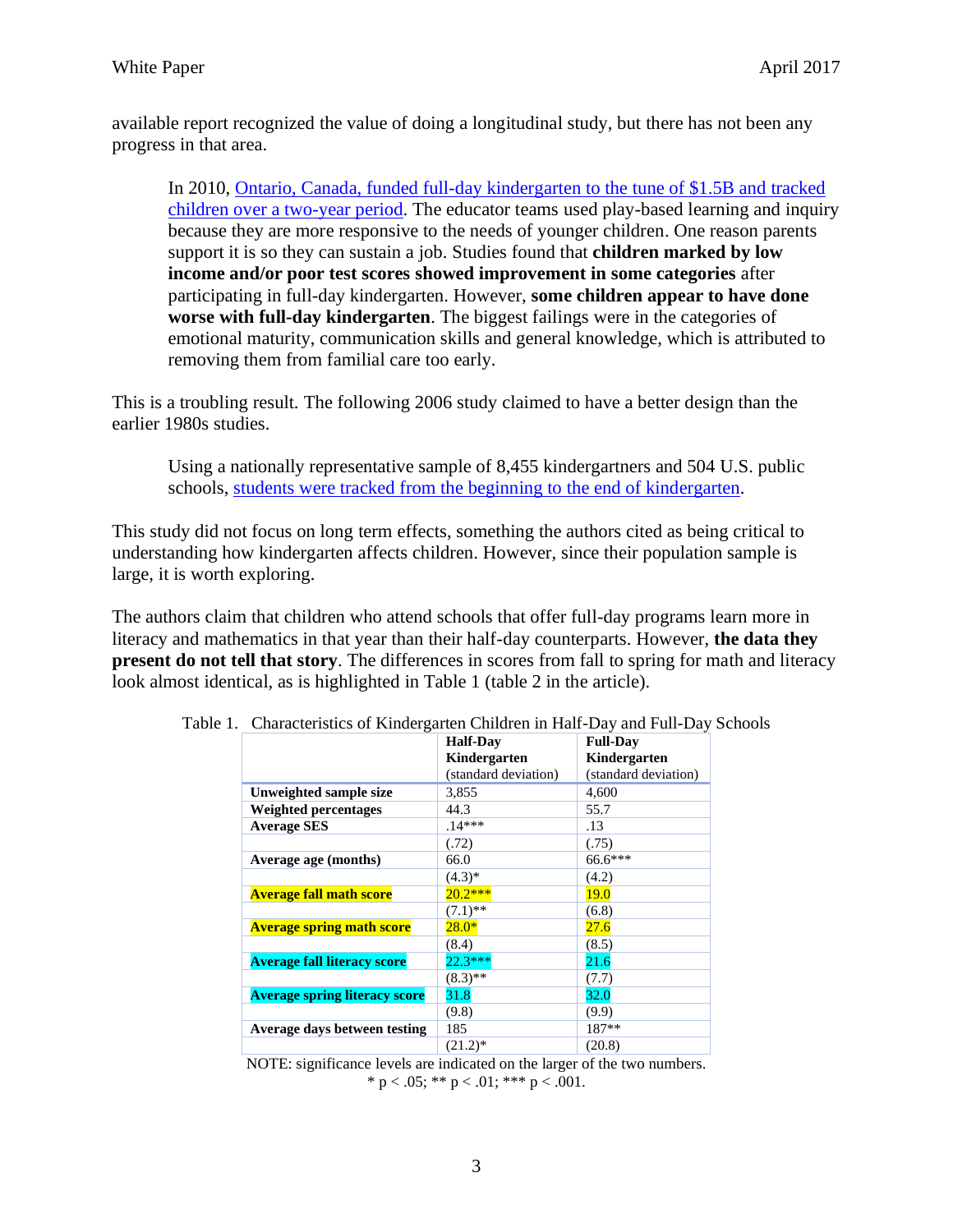Instead of explaining these results, the authors do a multi-level analysis on their data. Hierarchical Linear Modeling (HLM) is a statistical technique that analyzes data in a clustered or "nested" structure, in which lower-level units of analysis are nested within higher-level units of analysis. For example, students are nested within classrooms, which are nested within schools. **They ended up showing the results for differences between schools, which is counter to what they said they were evaluating – namely, differences in individual student growth.** This sounds like they did not like the results they got at the individual or classroom levels, so they looked for something that would give them the conclusions they wanted. When studies start with the conclusions they want to reach and then look for a way to interpret the data to support it, it is called advocacy and not research.

Scores should be higher for full-day kindergarten because of the amount of time each group spent in class. The authors address this near the end of their article: twice the amount of time in school does not amount to double the time spent on reading and math. Full-day kindergarten spends 30% more time on language arts (5.7 hours per week vs. 4.4 hours per week) and 46% more time on mathematics (3.8 hours per week vs. 2.6 hours per week) than their half-day counterparts. That is only 1.3 more hours of instruction per week in reading and only 1.2 more hours per week of mathematics instruction. If that is the case, **what are they doing the rest of the time?**

How can this unexpected result of there being little difference in academic improvement between full-day and half-day kindergarten be explained? **Perhaps it is [because children at this age are](http://ishmael.org/Education/Writings/unschooling.shtml)  [learning this material whether they are in kindergarten or not.](http://ishmael.org/Education/Writings/unschooling.shtml)**

Finally, this study did not focus on other outcomes, such as social and emotional issues. The authors recognized their importance and pointed out that any policy decisions should not be based solely on the results of their focus on academic improvement.

In a [set of studies that focused on social and behavior aspects,](http://www.jstor.org/stable/10.1086/498994)

… children who attend full-day kindergarten were found to engage in more child-to-child interactions, experience greater improvement in social skills, and have better selfconcepts than children who attend half-day kindergarten. However, other studies showed no behavioral or social differences between children in full-day and half-day kindergarten.

Given these mixed sets of results in behavioral results, what are we to believe?

#### **4. Should kindergartens focus on academics?**

[Accountability pressures have trickled down into the early elementary grades.](http://journals.sagepub.com/doi/abs/10.1177/2332858415616358) Kindergarten teachers devote more time to advanced literacy and math content, teacher-directed instruction, and assessment and substantially less time to art, music, science, and child-selected activities, possibly because of the Common Core standards. [The Common Core has many kindergarten](https://www.sarahlawrence.edu/media/cdi/pdf/ReadinginKindergartenreport.pdf)  [standards that used to be first grade standards.](https://www.sarahlawrence.edu/media/cdi/pdf/ReadinginKindergartenreport.pdf) For example, they expect students to "read emergent-reader texts with purpose and understanding" while children at this age are typically early readers.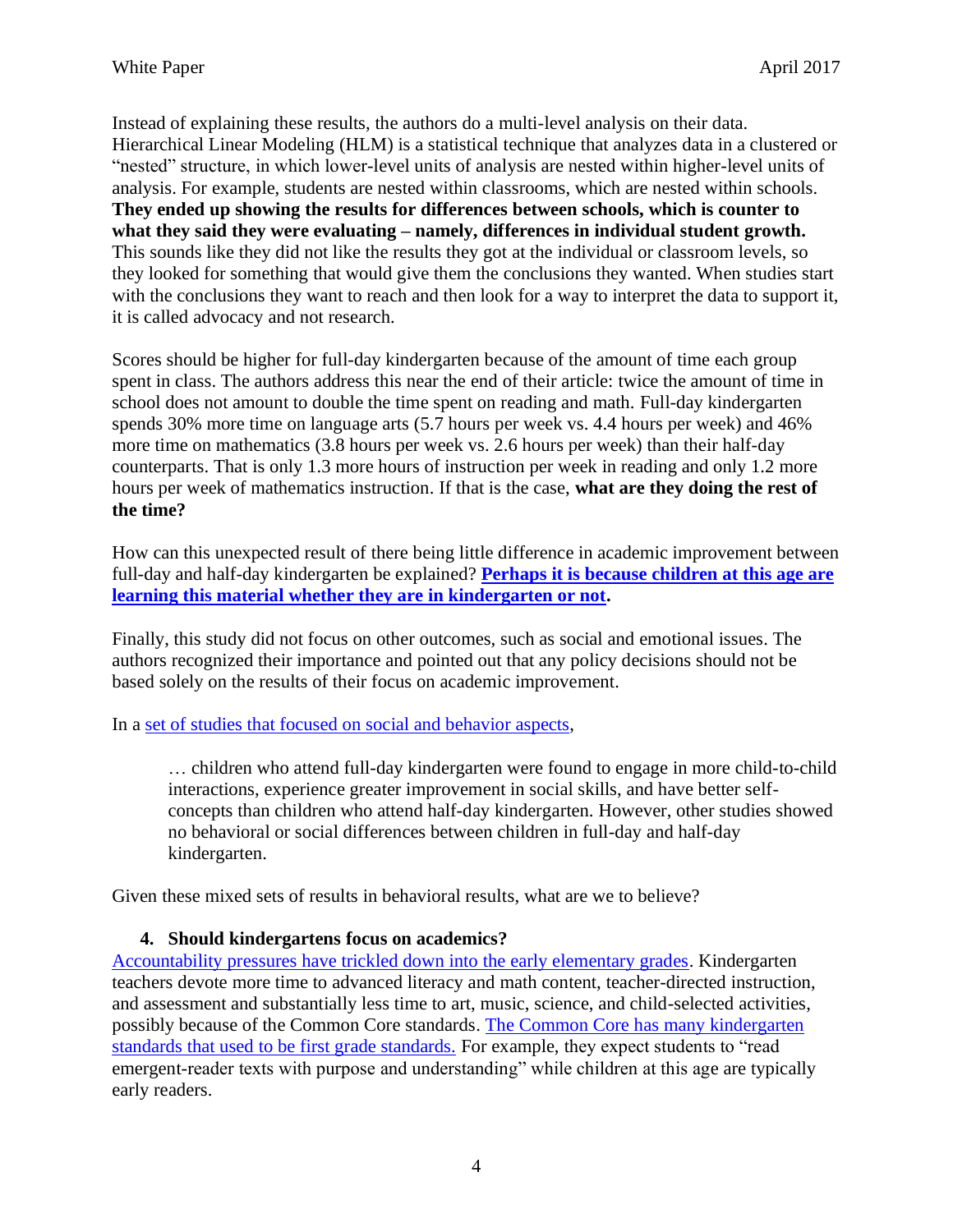Should kindergarten focus this much on academics?

#### [Peter Gray, Ph.D. reports](https://www.psychologytoday.com/blog/freedom-learn/201505/early-academic-training-produces-long-term-harm) that:

"A number of controlled studies have compared the effects of academically oriented early education classrooms with those of play-based classrooms. The results are quite consistent from study to study: Early academic training somewhat increases children's immediate scores on the specific tests that the training is aimed at (no surprise), but these initial gains wash out within 1 to 3 years and, at least in some studies, are eventually reversed. Perhaps more tragic than the lack of long-term academic advantage of early academic instruction is evidence that such instruction can produce long-term harm, especially in the realms of social and emotional development."

This sounds really compelling especially if you do not want full-day kindergarten, but it is healthy to be skeptical. What follows is a review of some of these studies, with a focus on their results and some of their shortcomings.

A [study in Ypsilanti, MI,](https://www.researchgate.net/publication/223945167_The_HighScope_Preschool_Curriculum_Comparison_Study_Through_Age_23) randomly assigned 68 children from low-income homes to three nursery groups: traditional play, High Scope (also play-based), and direct instruction. These children were followed until age 23. They found that 47% of the children assigned to the direct instruction classroom needed special education for social difficulties versus only 6% from the play-oriented preschool classrooms. By age 23, police records showed a higher rate of arrests for felony offenses among those who were previously in the instructional program (34%) compared to those in the play-based programs (9%).

While these are startling outcomes, this study found no academic differences for a decade. Even though this was a controlled study, there were likely confounding factors that led to these results. That is, each child has a life story in addition to the nursery group to which they were assigned. Most importantly, even though some high percentages were reported, **the population sample is too low to make any generalizations**.

This longitudinal study has a larger sample size:

Another study [found negative effects of overly directed preschool instruction on later school](http://ecrp.uiuc.edu/v4n1/marcon.html)  [performance](http://ecrp.uiuc.edu/v4n1/marcon.html) in a study of three different curricula, where 343 students (96% African American, 75% in low-income families) were followed in three different curricula, labelled either "academically-oriented" or "child-initiated". By third grade, they displayed no differences in academic achievement, though teachers reported **more behavior problems** in students who were in academically-oriented preschool classes. **By sixth grade, those in the academically-oriented preschool students were performing more poorly than their peers in the child-initiated preschool programs.**

To their credit, the authors suggest that these results could be more related to family income factors than to type of preschool experience or being advanced in school when they had not yet mastered all the necessary skills. However, in a review done by an advocate of child-initiated preschool, those confounding factors were not mentioned.

The [author continues:](http://ecrp.uiuc.edu/v4n1/marcon.html)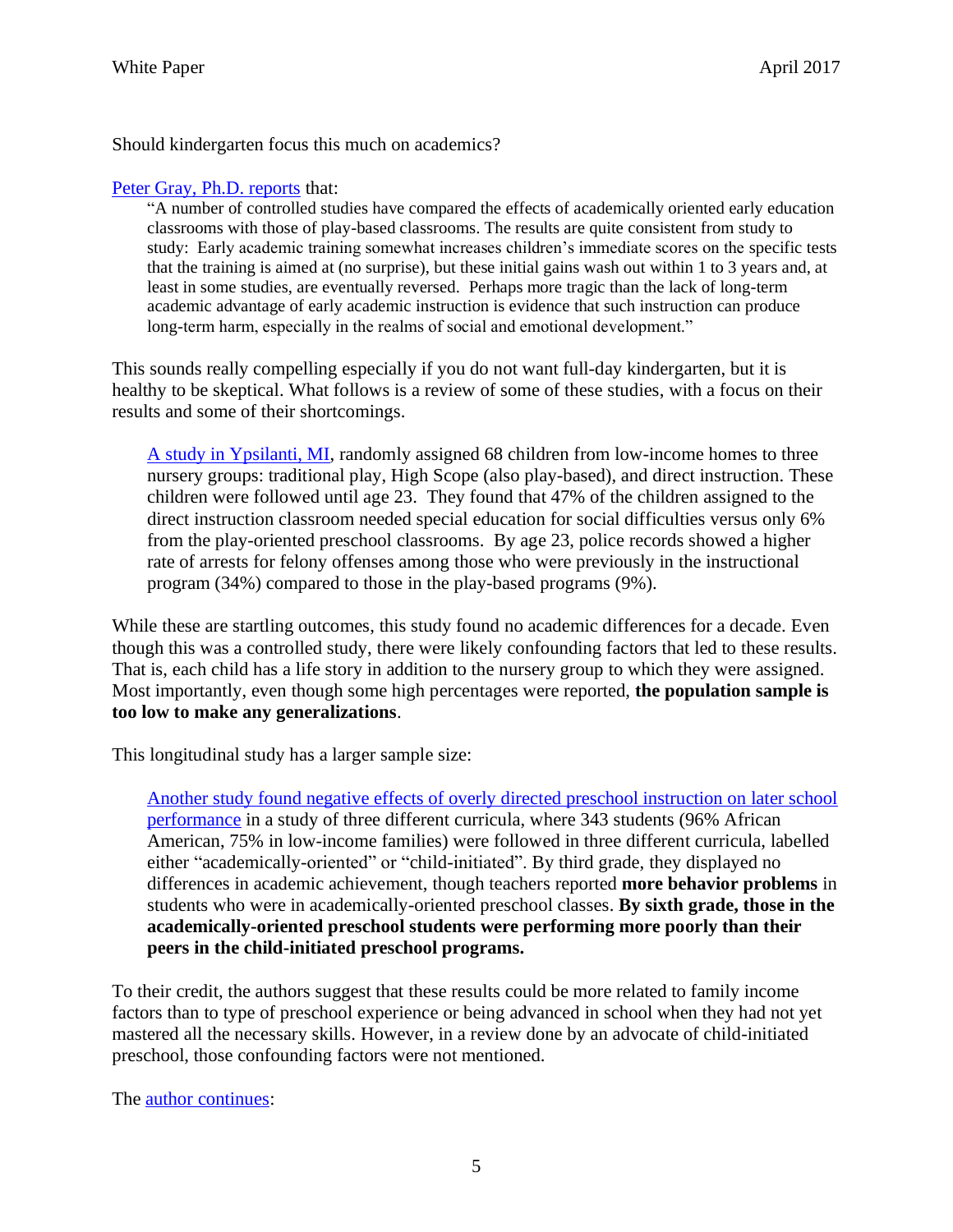"This finding was consistent with the developmental assumption that, by the end of third grade, most children will have attained the basic academic skills. Earlier limitations […] had been overcome, and children were generally academically comparable and on 'even footing' when they entered the transition to the later elementary school grades.

"Why did academic performance of children from academically directed preschool classes begin to decline? […] Perhaps the answer can be found in new demands characteristic of the later elementary school grades. Through the primary grades, children are learning to read. An academically directed approach typically emphasizes the act of reading over comprehension. Beginning in fourth grade, children are reading to learn; comprehension is critical. In fourth grade, they start to encounter more abstract concepts that do not necessarily match up with their everyday experiences. Additionally, fourth-grade teachers and beyond expect children to be more independent in the learning process, to assume more responsibility for their learning, and to show greater initiative. Perhaps teachers foster this independence by stepping back somewhat and shifting their instructional approach to be less didactic. It is at this point that motivation and self-initiated learning become crucial for children's later school success. […] Important lessons about independence and self-initiative are being learned in the early childhood years. Overly teacher-directed approaches that tell young children what to do, when to do it, and how to do it most likely curtail development of initiative during the preschool years. […] Such an approach produces passive students who wait to be told what to think next. Therefore, it is not surprising that children whose preschool experience may have curtailed initiative would find the transition to the later elementary school grades more difficult. The foundation of critical thinking may be found in early childhood experiences that foster curiosity, initiative, independence, and effective choice."

#### Finally, **the authors recommend caution in interpreting the results because the study design relied on correlations**, and do not imply causality.

The following study could not be found online, so the review was taken from a review article:

[In a similar study in Germany,](https://www.psychologytoday.com/blog/freedom-learn/201505/early-academic-training-produces-long-term-harm) students from 50 kindergarten classes were followed through the fourth grade. **Those from play-based classes performed better on all measures than the academic-oriented kindergarten classes**, including being more advanced in reading and mathematics and being better adjusted socially and emotionally in school. After this study, Germany changed their kindergarten policy to have more play.

Notwithstanding confounding factors, these studies provide some compelling results that playbased learning in kindergarten will better prepare students for later schooling. **The common core standards focus on academics that expect kindergarteners to read emergent reader text with purpose and understanding, hurrying the reading process.** [According to Bank Street](https://www.bankstreet.edu/literacy-guide/early-literacy-development/emergent-readers-and-writers/) the "emergent reader" understands *that* written language conveys messages, and the child often pretends to read and write. They begin to match spoken words with print and may know some letter names and some letter sound associations. They may recognize some words and letters in one environment but not in another. They can write some letters, usually those in their own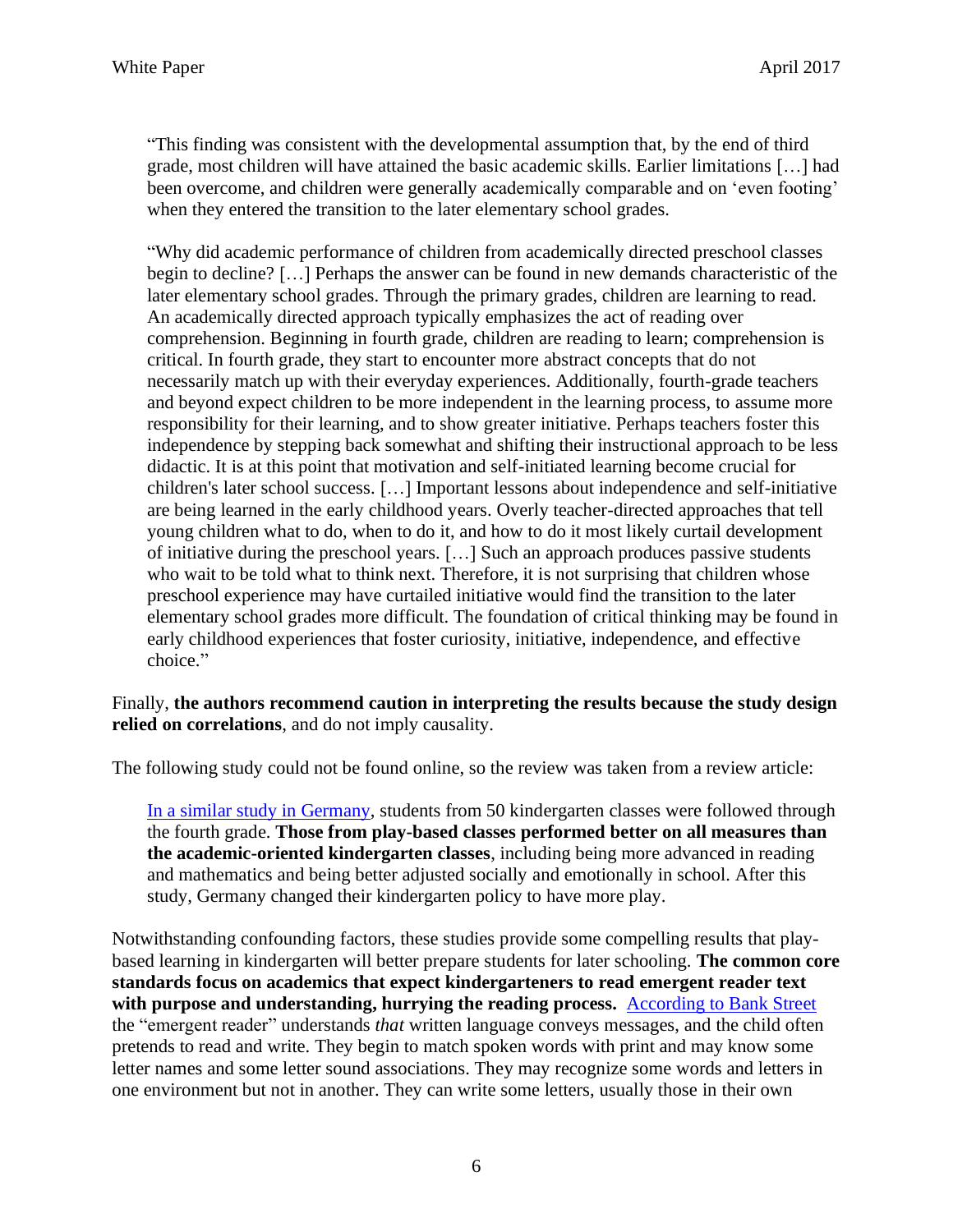names, and some words, but may still reverse letters. They mostly use upper case letters. This alone is in great contrast to the common core kindergarten standards which require that children know all the alphabet, both upper and lower case.

While kindergarten teachers believe they are doing a good job teaching their students and following the common core standards to teach academic skills early, they have no idea how it will affect the children in sixth grade or later. Think about this: Children learn to walk during a range of ages, all considered normal. By the time they are three years old, they can all walk. **Early walkers are not better walkers than late walkers**. The same is true of children learning academic skills like literacy and numeracy. It is sad to think that these early good intentions might actually harm the children later.

There is also an opportunity cost of learning academics in kindergarten: Even if a child learns to read or do arithmetic, what did that child *not do* that could have made other improvements or developments?

These studies all support the idea of play-based learning in pre-school grades. People on both sides of the argument agree: **Full-day programs designed to push children to learn academic skills before they are really ready are likely to backfire**.

**5. Are there any screenings to make sure a child is ready for kindergarten?** Yes, there are [kindergarten readiness screenings.](https://www.verywell.com/kindergarten-screening-what-to-expect-2764504) Some parents already choose to delay their children's [entry to kindergarten.](https://www.brookings.edu/blog/brown-center-chalkboard/2016/06/22/how-much-does-it-benefit-a-child-to-delay-kindergarten-entry-for-a-year/) Estimates of [delayed entry rates](http://ero.sagepub.com/content/1/2/2332858415590800.abstract) range between 3.5-5.5 percent of children eligible to enroll in kindergarten based on their age. But how many children enter kindergarten who are not ready? This is not only a disservice to them, but it is also a disservice to the other children.

How can "ready" be defined? A child who is already an emergent reader might actually be ready for first grade.

In addition, the results of a [disheartening study](http://msutoday.msu.edu/news/2010/nearly-1-million-children-potentially-misdiagnosed-with-adhd/) reinforce the idea of how important it is to be ready for kindergarten. Using a sample of nearly 12,000 children, the author examined the difference in ADHD diagnosis and medication rates between the youngest and oldest children in a grade. They found that the youngest kindergartners were 60 percent more likely to be diagnosed with ADHD than the oldest children in the same grade. For instance, in one state where the kindergarten cutoff date is Dec. 1 – students born Dec. 1 had much higher rates of ADHD than children born Dec. 2. (The students born Dec. 1 were the youngest in their grade; the students born Dec. 2 enrolled a year later and were the oldest in their grade.) The results were definitive. Overall, the study found that about **20 percent – or 900,000 – of the 4.5 million children currently identified as having ADHD likely have been misdiagnosed**.

How many parents will send their children to kindergarten simply because it is available? Screening for readiness is very important.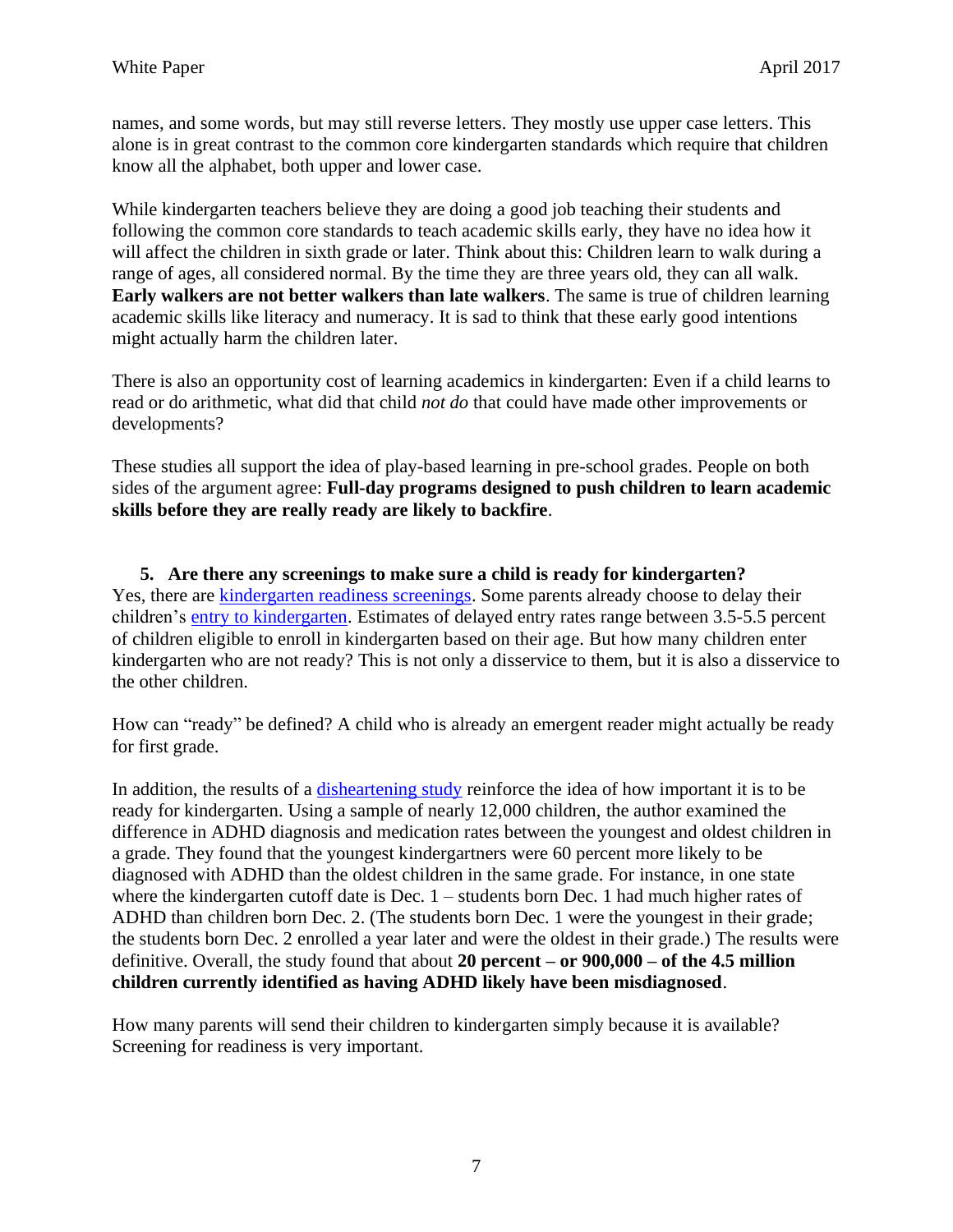# **Conclusions**

These studies, even with their limitations, **all support the idea of having play-based learning** in pre-school grades. People on both sides of the argument also agree that full-day programs designed to push children to learn academic skills before they are ready will likely backfire.

Kindergarten is perplexing. If it is play-based, parents could send their children to daycare; many preschool daycare centers teach basic skills through play and student-centered learning. If the focus of kindergarten is academics, it is more like first grade. It leads one to wonder why we should have kindergarten at all.

People would probably say that the purpose is somewhere in the middle, to prepare children for first grade.

One approach to figuring out what should be learned in kindergarten is to ask what it supports. For example, what are the obstacles to succeeding in first grade and how can kindergarten help them? What are the things you need to know on the first day of first grade? One example is knowing numbers and the letters and their sounds.

Then one must ask: What are the obstacles to succeeding in kindergarten? The strongest lesson from this review is that **any child who enters kindergarten needs to meet some minimum readiness requirements**. The teachers would know best what those should be, after all these other considerations are addressed.

**Each school district should decide** – **with input from all the stakeholders, including students, parents, teachers, administrators, and taxpayers** – what the balance of play and academics should be, and make sure it is always developmentally appropriate for each child.

It seems natural to inform that balance by **adapting learning progressions to the children**. While many kindergartens today are using the **common core standards**, they **are very misguided with respect to kindergarten**. And they are not standards in any sense of the word. Let's call them what they actually are: end-of-year suggestions. Standardizing everything is counter to how people actually learn, which is most apparent in early childhood. **The state Department of Education should recommend, but not mandate, other options that would meet the range of goals while supporting learning progressions for small, medium, and large school districts.** 

The ultimate question of this research was to help Croydon decide whether to have full-day kindergarten. However, **the research does not support having** *or not having* **full-day, halfday, or any other version of kindergarten**. Full-day kindergarten does not seem to offer a benefit over half-day, and in some cases might even be detrimental. One solution could be to have half-day kindergarten with a focus on play and student-centered learning. But given that only some percentage of it seems to be academic, with much of it being play, another approach could be that the town pay the academic part of the cost, with the remaining portion be paid by parents directly if they choose that part. Another option is that parents pay for all of it since it's